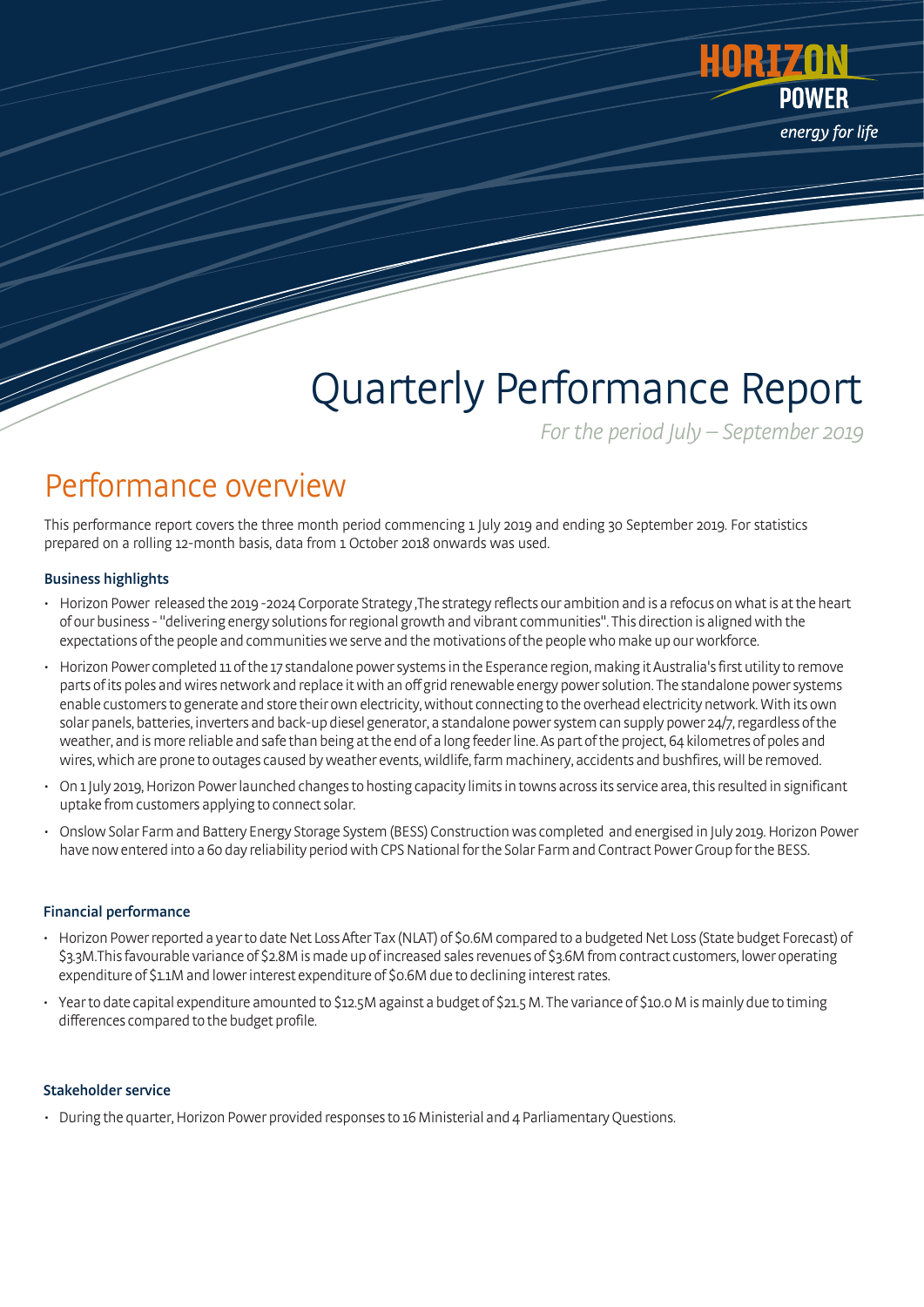

# Safety, Health & Environment





### Public Safety Incidents 2019/20 Financial year to date



- The losttime severity rate forthe quarter was 17. Our one Lost Time Injury (fractured hip) required surgery needing 17 days away fromwork.
- 2 Notifiable Incidents were reported in September, increasing the total YTD incidents reported to 2.
	- Loose termination in pillar caused an electric shock
	- Incorrect orlose termination of two meters installed in series

### Lost Time Injury Severity Rate 12 month rolling average



#### Total Recordable Injury Frequency Rate 12 mth rolling average



- The Unassisted Pole Failure rate\* was 0.94 by the end of the quarter and within the target of 1.00.
- Lost Time Injury Frequency remains steady at 1.2.
	- \* 3 Year rolling average per 10,000 poles

### Customer Service & Electricity Delivery



- There were 47 new connections during the quarter.
- 100% of new customer connections were completed on time during the quarter.

### Performing Systems out of 38 systems

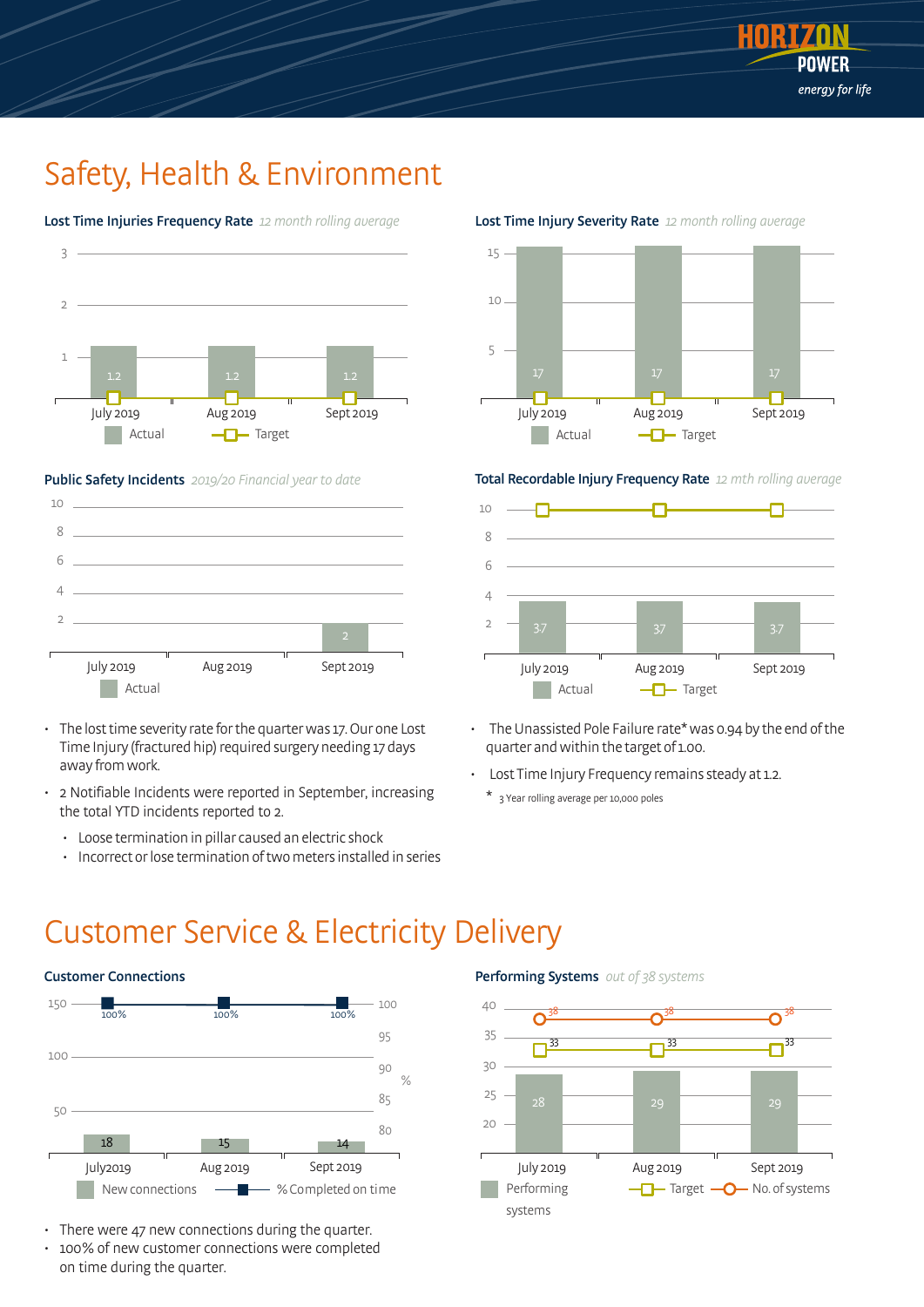

# Financial Performance – Actual v/s SBF

Horizon Power reported a year to date Net Loss After Tax (NPAT) of -\$0.6 M compared to budget (SBF) of -\$3.3 M, a favourable variance of \$2.8 M. The performance against the Profit and Loss components are as follows:

| <b>Profit and Loss Summary (in \$M)</b> | <b>Period Ended September 2019</b> |            |            |
|-----------------------------------------|------------------------------------|------------|------------|
|                                         | <b>ACTUAL</b>                      | <b>MYR</b> | <b>VAR</b> |
|                                         |                                    |            |            |
| Income                                  | 123.2                              | 119.6      | 3.6        |
| Cost of Goods Sold                      | 55.7                               | 55.3       | (0.4)      |
| Operating Labour, Overheads & Materials | 27.6                               | 28.7       | 1.1        |
| <b>EBITDA</b>                           | 39.8                               | 35.6       | 4.2        |
|                                         |                                    |            |            |
| Depreciation and Amortisation           | 24.3                               | 23.5       | (0.8)      |
| <b>EBIT</b>                             | 15.5                               | 12.1       | $3-4$      |
|                                         |                                    |            |            |
| Interest                                | 16.3                               | 16.9       | 0.6        |
| Income Tax                              | (0.3)                              | (1.4)      | (1.2)      |
| <b>Net Profit After Tax</b>             | (0.6)                              | (3.3)      | 2.8        |

### 1. Income

A net favorable variance of \$3.6 M in income made up of movements in the following income categories:

(I) Favourable variance in Electricity Sales of \$3.0 M, attributable increased volumes from contract sales in the NWIS.

- (II) HigherCSORevenue \$0.4 M.
- (III) Favourable Miscellaneous Sales \$0.2 M.

### 2. Cost of Goods Sold

A marginal unfavourable variance of \$ 0.4 M mainly driven by higher generation cost due to increase in sales.

### 3. Operating Labour, Overheads and Materials

The favourable variance of \$1.1 M is mainly driven by lower overheads.

### 4. Depreciation

The negative variance of \$0.8 M in depreciation is mainly due to the timing difference.

### 5. Interest and Income Tax

The savings in interest of \$0.6M is due to better debt management and change to Floating rate from Fixed rate. The negative variance in income tax relates to higher income before tax.